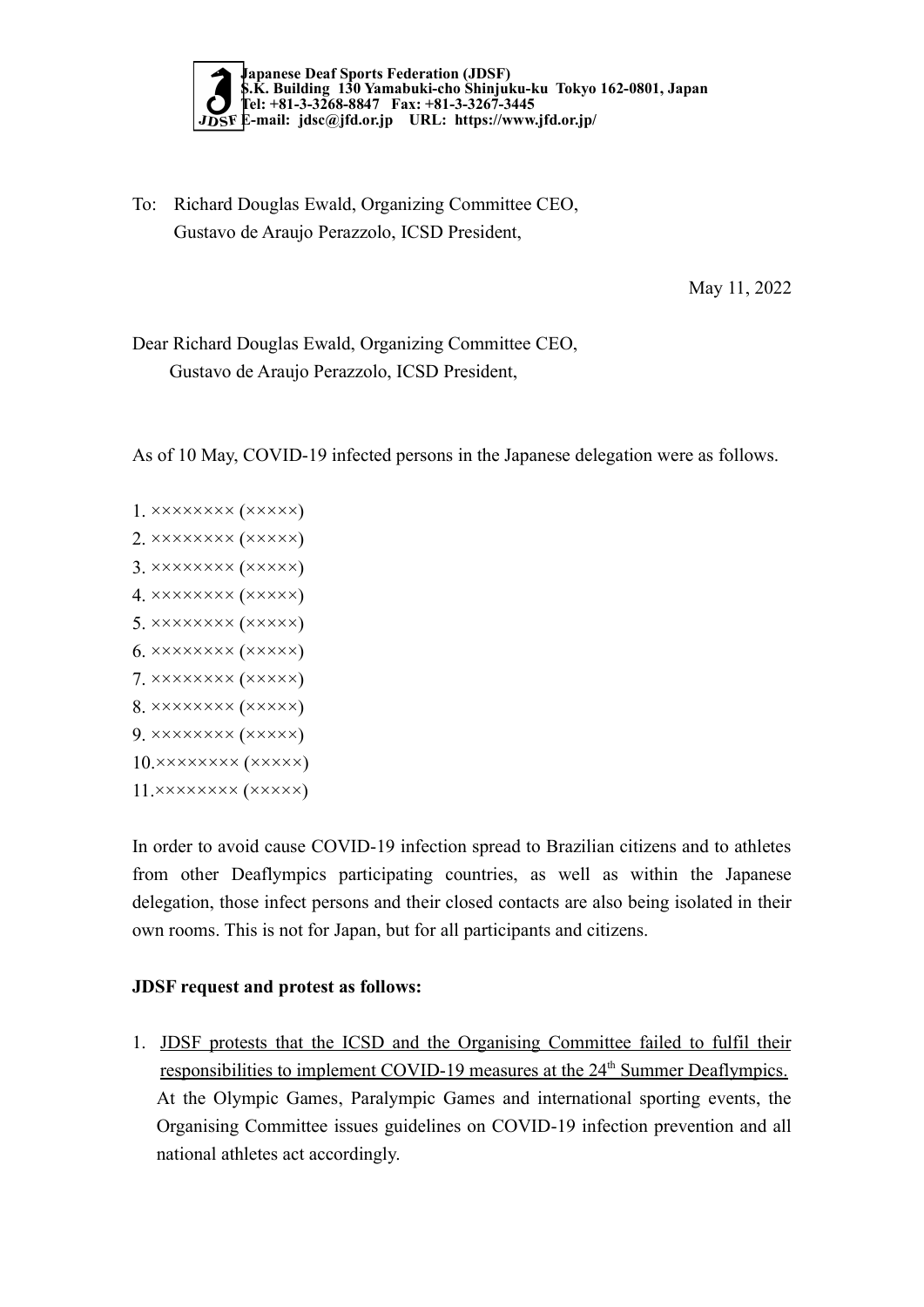However, no guidelines have been issued for the Deaflympics in Brazil. Also, in the Deaflympics Square and at the various competition venues, athletes have not been masked and the necessary disinfection has not been carried out. In particular, swimming and badminton venues tend to be closed spaces, but no COVID-19 measures have been taken.

 The prevalence of COVID-19 is evident from the fact that abstentions have occurred not only in Japan but also among athletes from other countries.

 The ICSD has a responsibility to instruct the Organising Committee on COVID-19 measures, which it is not being done so. JDSF also protest that the Organising Committee did not taking any action.

2. JDSF protests that the ICSD and the Organising Committee do not carry out PCR tests on participants.

At the Beijing Winter Olympics, PCR testing was conducted on athletes upon arrival at the country and daily during the Games as a precautionary measure against COVID-19 infection.

At the Deaflympics in Brazil, the chef de mission (CDM) explained that PCR testing would be carried out on arrival at Porto Alegre airport for everyone, but in fact it was not. In addition, daily PCR tests were not given to the athletes. If an athlete is suspected of being infected, he or she must be tested at his or her own expense in the square.

JDSF protest that the ICSD and the Organising Committee failed to fulfil their responsibility to protect the lives of athletes.

3. The Japanese team has decided to abstain from all competitions to prevent the spread of COVID-19 infection. JDSF requests that the fine exemption for Japanese team.

COVID-19 spreads further to athletes and teams by forcing them to compete, from the fear that they will be fined if they abstain, fear of discrimination against COVID-19 infection, and not being able to take the PCR test because they do not have enough money. This will make the Deaflympics in Brazil not a great Games, but a pandemic, a Games to be remembered as a Games of fear.

 In order to protect the lives of the participating athletes and citizens and to maintain pride in the Deaflympics, the Japanese team has decided to abstain from all competitions from 11 May onwards.

Here are the results of the PCR test of the Japanese team and the medical certificate.